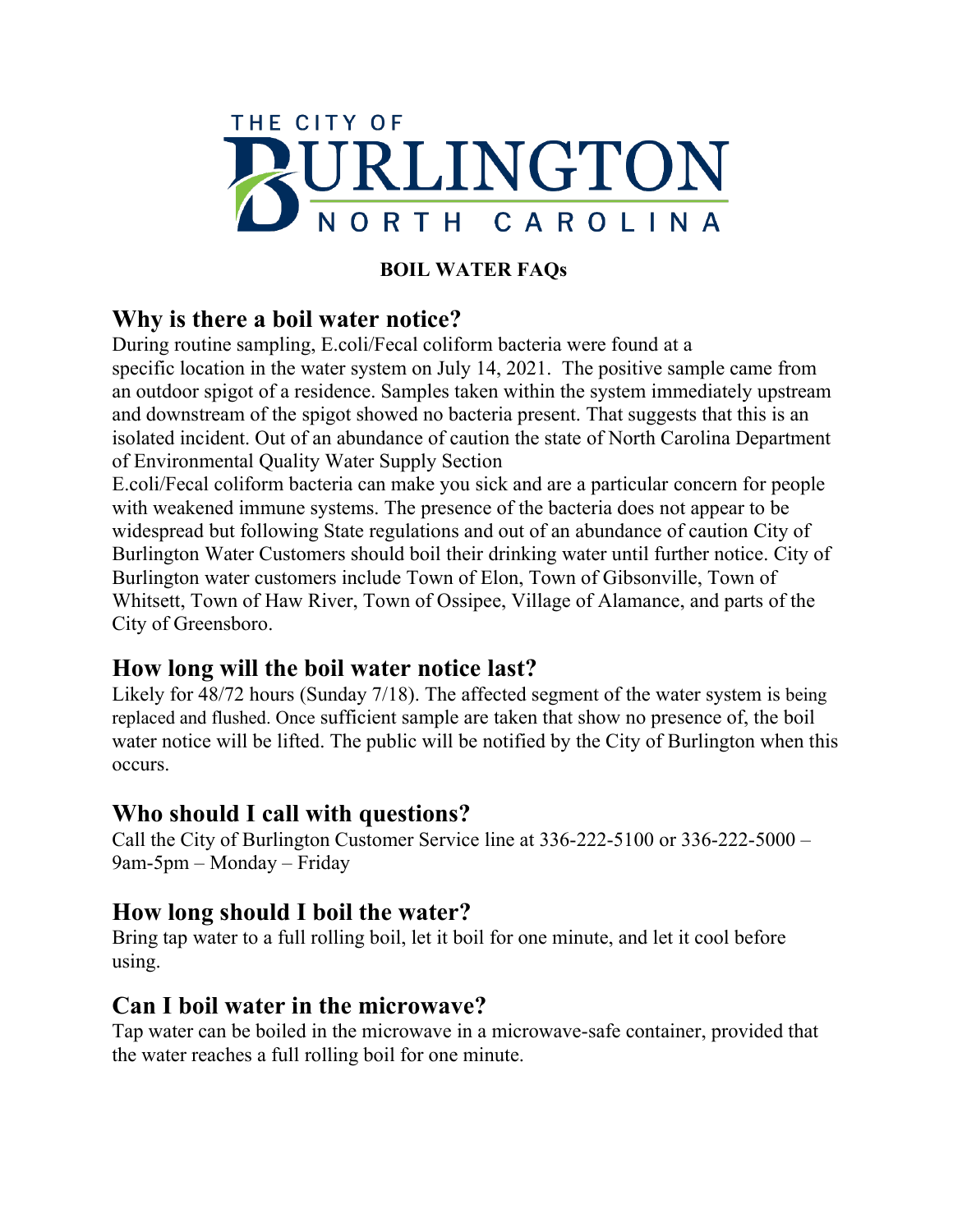# **Do I have to boil the tap water used to make beverages?**

Yes. Boil all of the tap water you use for making coffee, tea, mixed drinks, Kool-Aid or any beverages made with water. In addition, all tap water used for making ice for consumption must be boiled.

## **Should I boil the tap water used to make baby formula?**

Yes. Only use boiled tap water or use bottled water for mixing formula.

### **Do I need to boil water before using it to wash vegetables that will be eaten raw?**

Yes. Boil all of the tap water you use for washing raw vegetables.

### **Can I use my refrigerator water/ice dispenser?**

Do not use water from any appliance connected to your water line, such as ice and water from a refrigerator.

### **How can I wash my dishes by hand?**

- **Wash** and rinse the **dishes** as you normally would using hot **water**.
- In a separate basin, add 1 teaspoon of unscented household liquid bleach for each gallon of warm **water**.
- Soak the rinsed **dishes** in the **water** for at least one minute.
- Let the **dishes** air dry completely before using again.

### **How can I wash my hands?**

It is not necessary to boil the tap water used for washing hands, and no special soaps are necessary. If soap and water are not available, use an alcohol-based hand sanitizer that contains at least 60% alcohol.

### **Can I take a bath or shower?**

Yes, just be careful not to swallow any water when bathing or showering. Use caution when bathing babies and young children. Consider giving them a sponge bath to reduce the chance of them swallowing water.

### **Can I brush my teeth** ?

Yes you can brush your teeth with boiled or bottled water. Do not use tap water that you have not boiled first.

### **Can I wash my dishes?**

The best option is to if possible, use disposable plates, cups, and utensils during a boil water advisory.